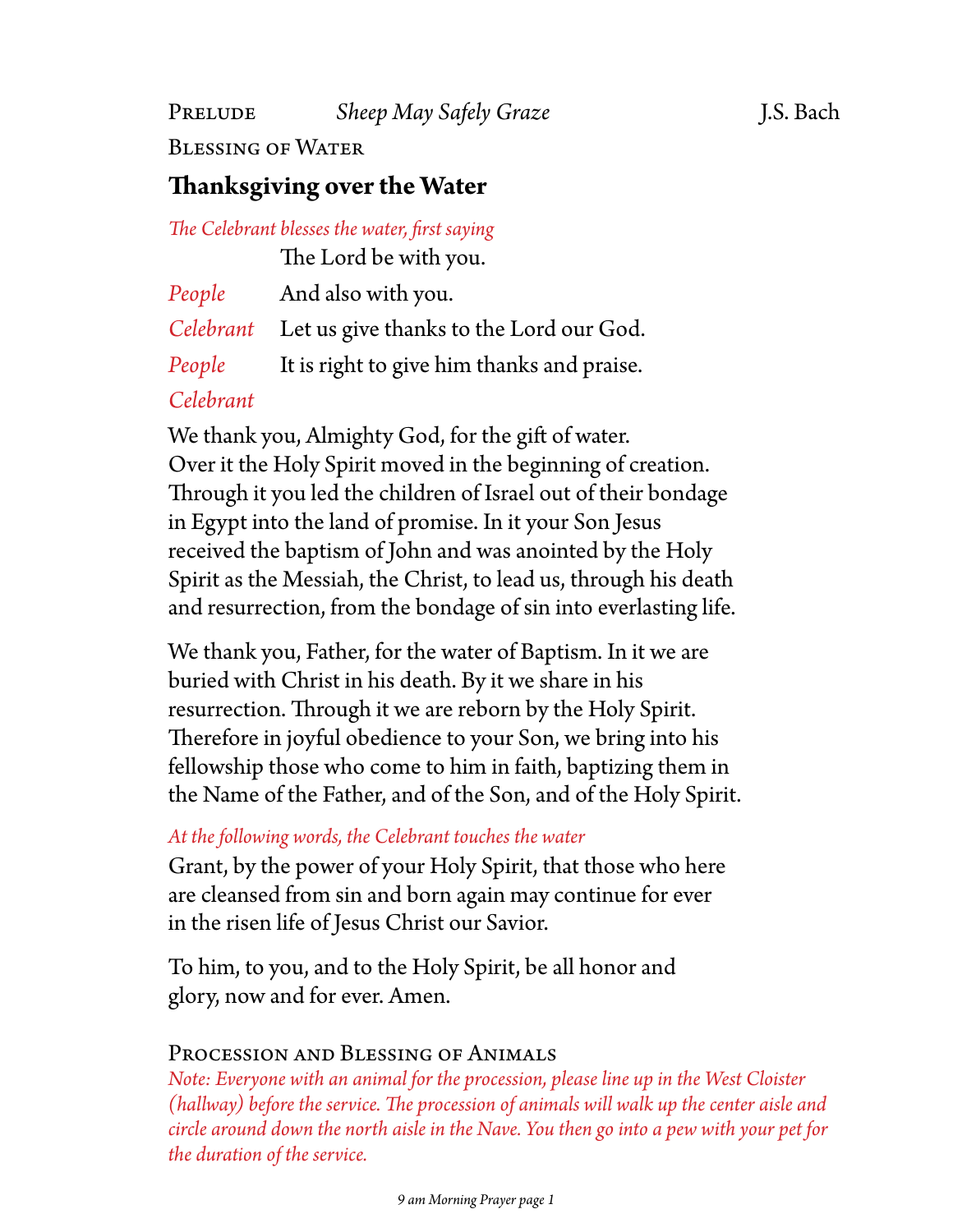#### Procession and Blessing of Service Animals

*The Officiant explains that we have invited service animals to join the celebration and invites those animals and their companions to come forward up the center aisle. Once all the animals are in place across the front of the nave, the Officiant says*

| <i><b>Officiant</b></i> | The Lord be with you. |
|-------------------------|-----------------------|
| People                  | And also with you.    |
| Officiant               | Let us pray.          |

O God, creator of the earth, we give you thanks for calling us to care for all your creatures and for the companionship and labor we share with them: Bless these working and service animals and all service animals they represent, that those who benefit from their labor will be encouraged to be good stewards of your creation; Bless their human co-workers as well that their work and well-being might flourish along with their animal companions and that their relationship would be for us a reminder of your delight in us and the world you have made; through Jesus Christ, our Lord. *Amen*.

*The officiant asperges the service animals and invites those designated to come forward and present the service animals with a gift bag. Then the officiant directs them all to proceed either to their pew or back down the center aisle as festive music is played.*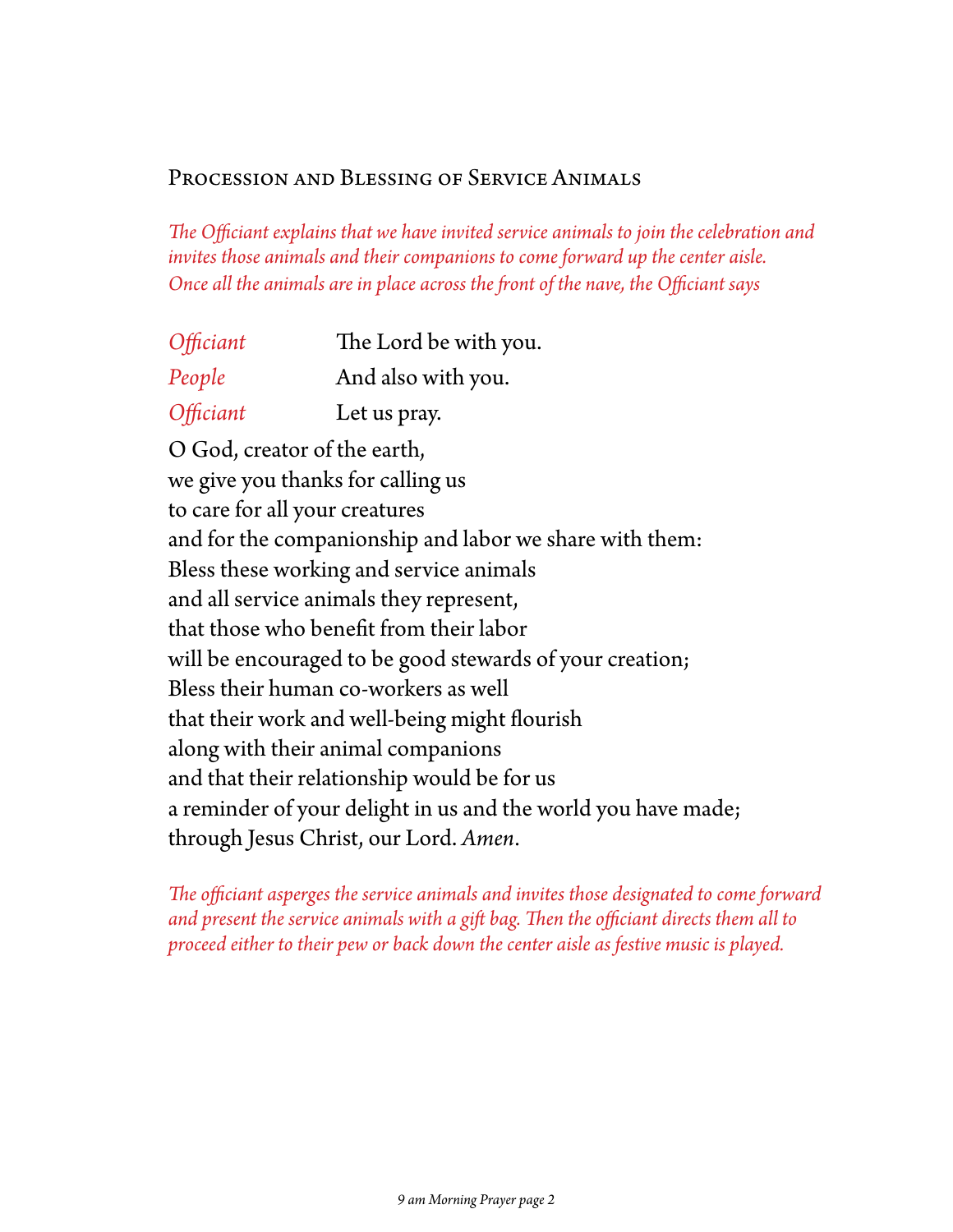

The refrain may be sung antiphonally, by phrase; all join in the final Alleluia.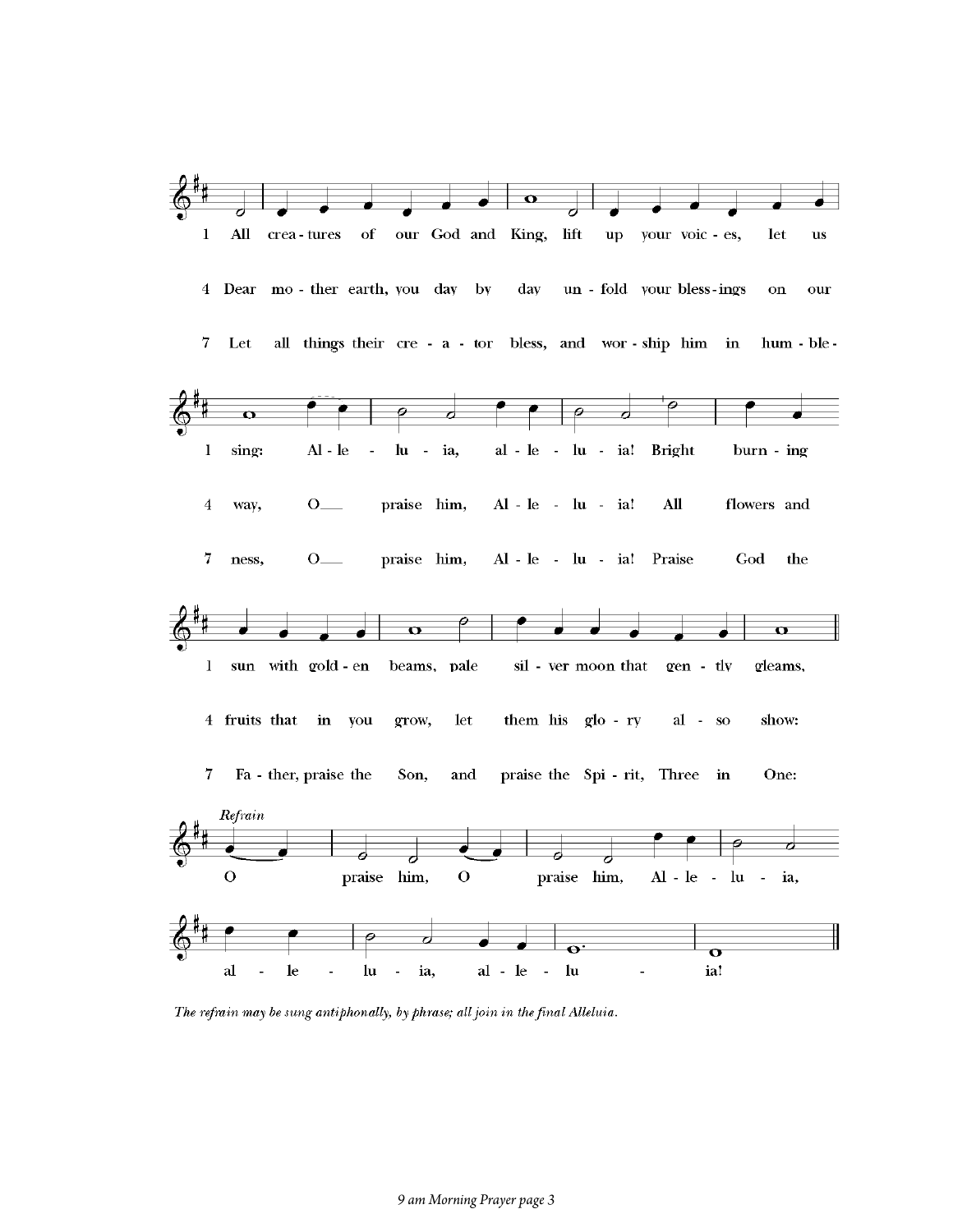### *The Officiant begins the service with one or more of these sentences of Scripture,*

Give thanks to the Lord, and call upon his Name; make known his deeds among the peoples.

Psalm 105:1

## **The Invitatory and Psalter**

*All stand*

*Officiant* Lord, open our lips.

People And our mouth shall proclaim your praise.

*Officiant and People*

Glory to the Father, and to the Son, and to the Holy Spirit: as it was in the beginning, is now, and will be for ever. Amen. Alleluia.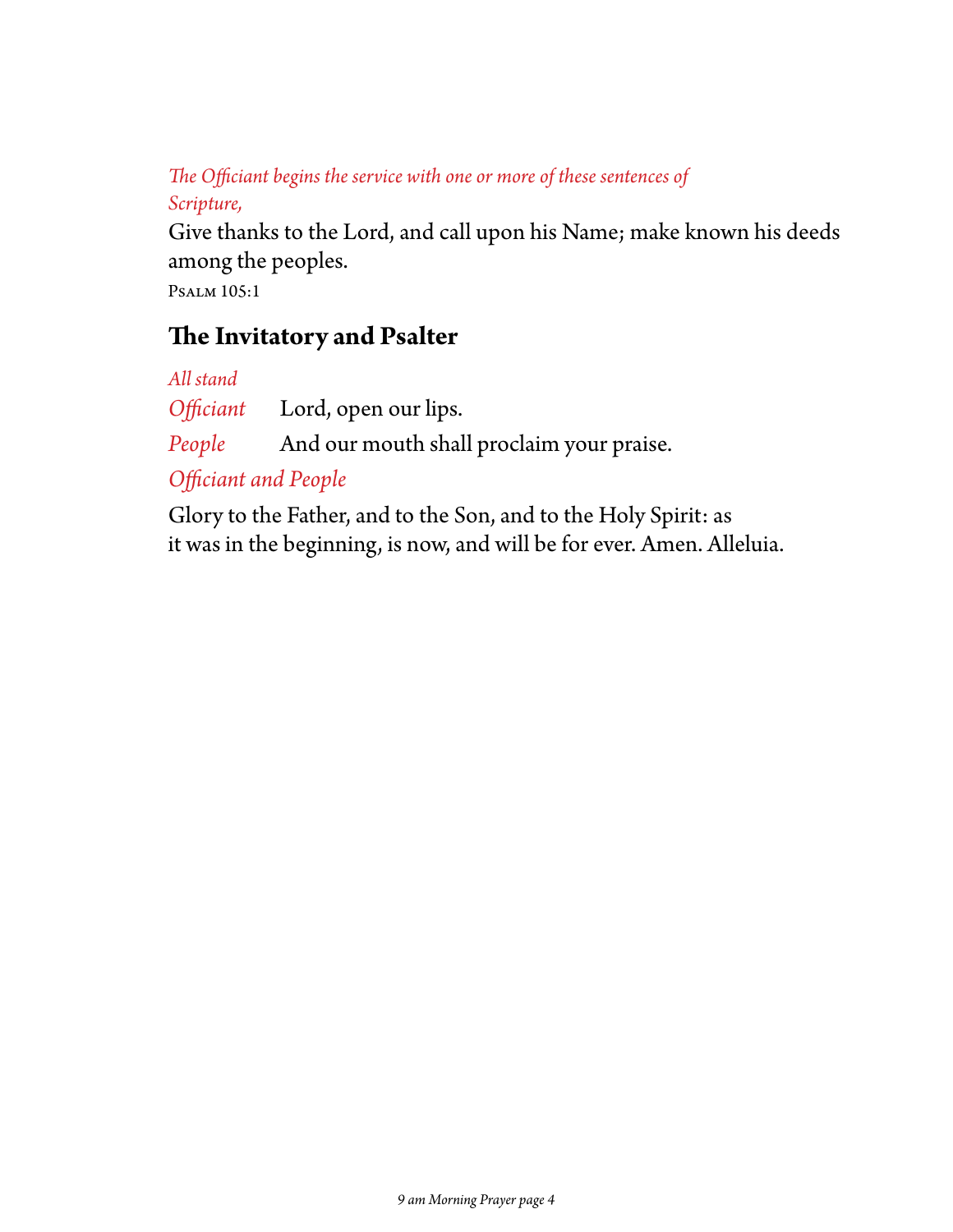# **The Psalm**

#### *The Officiant introduces the psalm saying*

Let us say together Psalm 137, verses 1 through 6 as found in the service leaflet. We will say it antiphonally by verse, beginning with this side.

### **1 By the waters of Babylon we sat down and wept, \* when we remembered you, O Zion.**

- 2 As for our harps, we hung them up  $*$ on the trees in the midst of that land.
- **3 For those who led us away captive asked us for a song, and our oppressors called for mirth: \* "Sing us one of the songs of Zion."**
- 4 How shall we sing the Lord's song \* upon an alien soil.
- **5 If I forget you, O Jerusalem, \* let my right hand forget its skill.**
- 6 Let my tongue cleave to the roof of my mouth if I do not remember you,  $*$ if I do not set Jerusalem above my highest joy.

#### *Said by all following the Psalm*

**Glory to the Father, and to the Son, and to the Holy Spirit: as it was in the beginning, is now, and will be for ever. Amen.**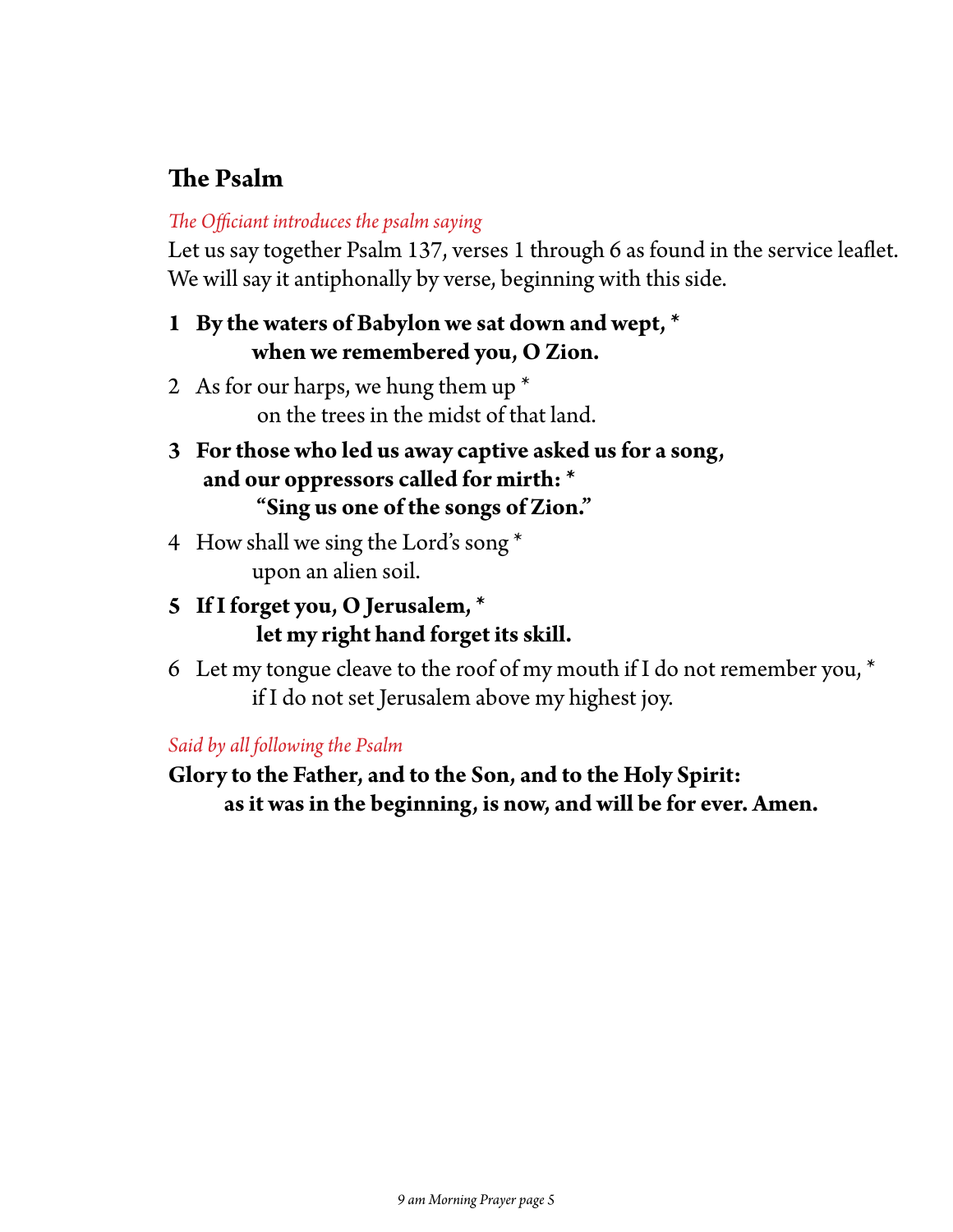#### LESSON Matthew 11:25-30

At that time Jesus said, 'I thank you, Father, Lord of heaven and earth, because you have hidden these things from the wise and the intelligent and have revealed them to infants; yes, Father, for such was your gracious will. All things have been handed over to me by my Father; and no one knows the Son except the Father, and no one knows the Father except the Son and anyone to whom the Son chooses to reveal him. Come to me, all you that are weary and are carrying heavy burdens, and I will give you rest. Take my yoke upon you, and learn from me; for I am gentle and humble in heart, and you will find rest for your souls. For my yoke is easy, and my burden is light.'

*Reader* The Word of the Lord. *People* Thanks be to God.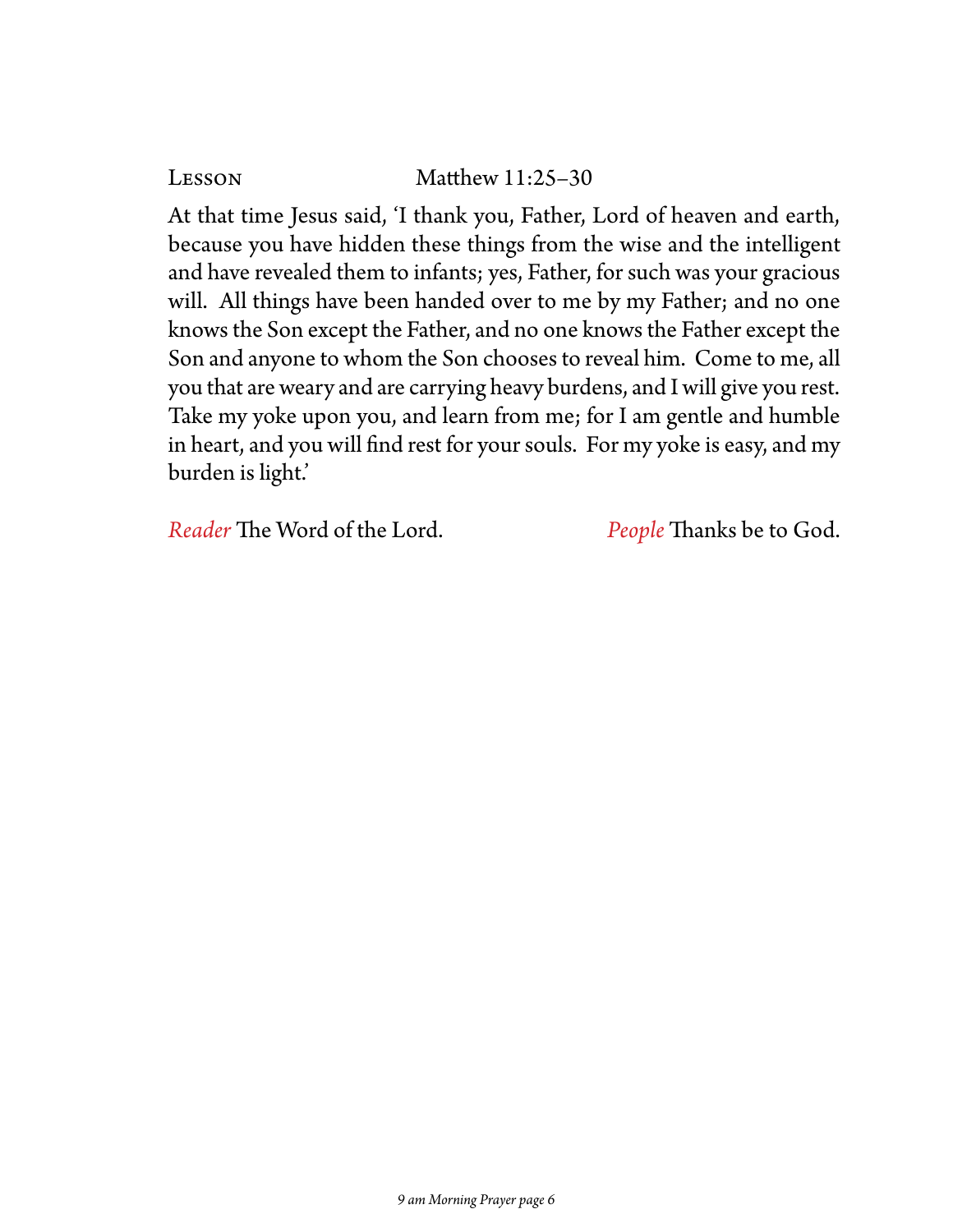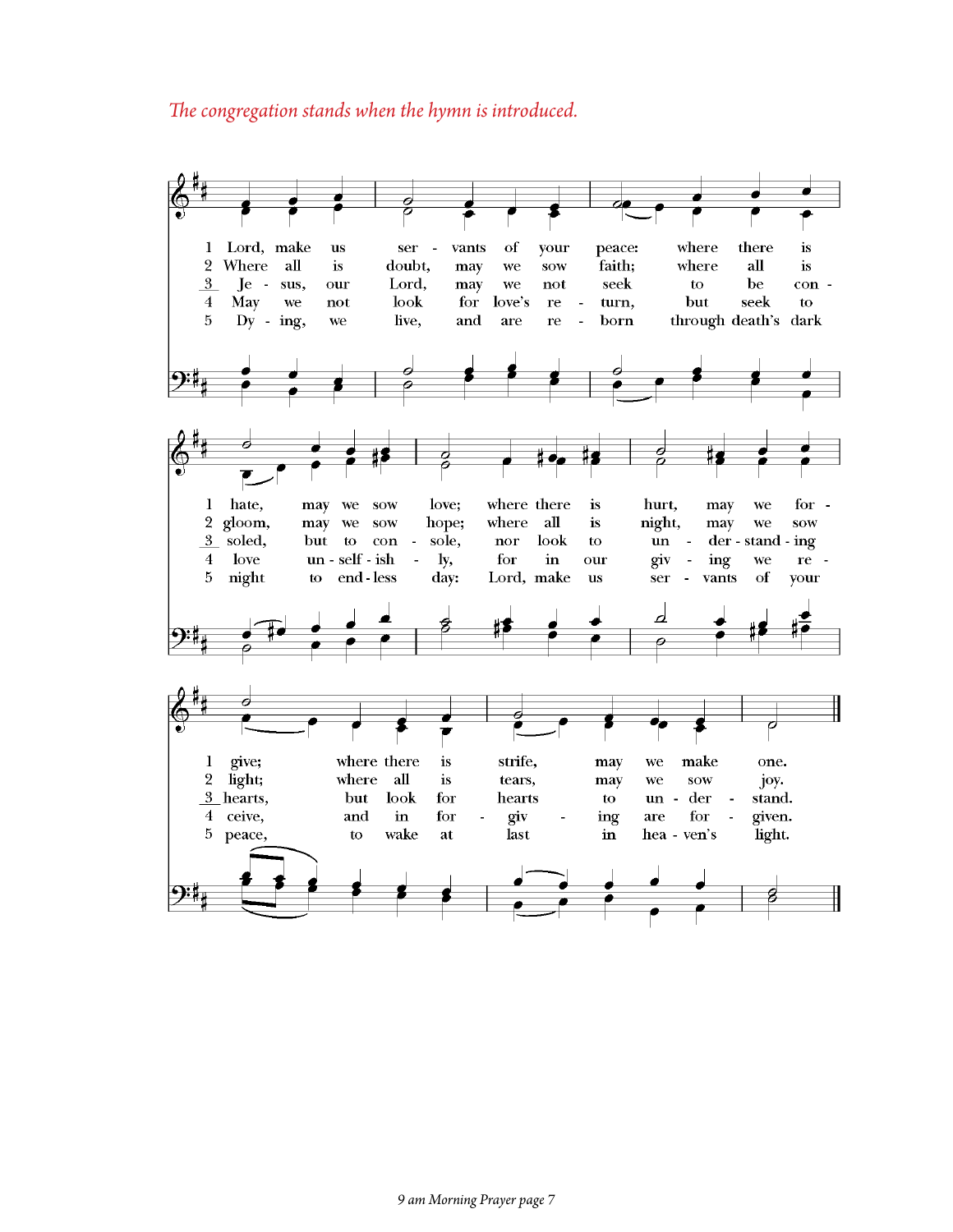# **The Homily**

### *Wait 30 seconds from the and of the homily* **The Apostles' Creed**

#### *The Officiant invites the congregation in these words*

Let us stand and affirm our faith by reciting the Apostles' Creed

I believe in God, the Father almighty, creator of heaven and earth. I believe in Jesus Christ, his only Son, our Lord. He was conceived by the power of the Holy Spirit and born of the Virgin Mary. He suffered under Pontius Pilate, was crucified, died, and was buried. He descended to the dead. On the third day he rose again. He ascended into heaven, and is seated at the right hand of the Father. He will come again to judge the living and the dead. I believe in the Holy Spirit, the holy catholic Church, the communion of saints, the forgiveness of sins, the resurrection of the body, and the life everlasting. Amen.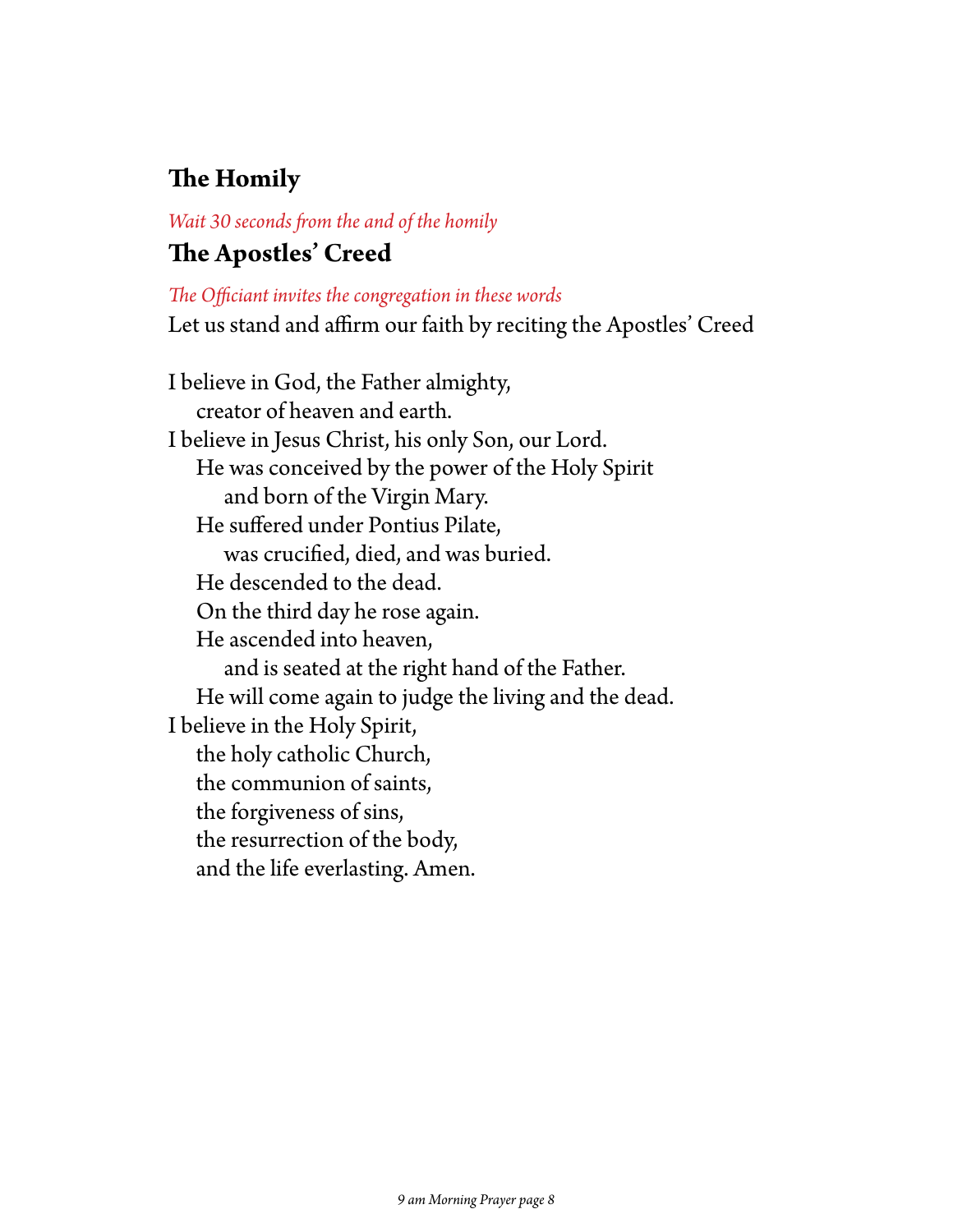### **The Prayers**

*The people kneel*

*Officiant* The Lord be with you. *People* And also with you. *Officiant* Let us pray.

Our Father, who art in heaven, hallowed be thy Name, thy kingdom come, thy will be done, on earth as it is in heaven. Give us this day our daily bread. And forgive us our trespasses, as we forgive those who trespass against us. And lead us not into temptation, but deliver us from evil. For thine is the kingdom, and the power, and the glory, for ever and ever. Amen.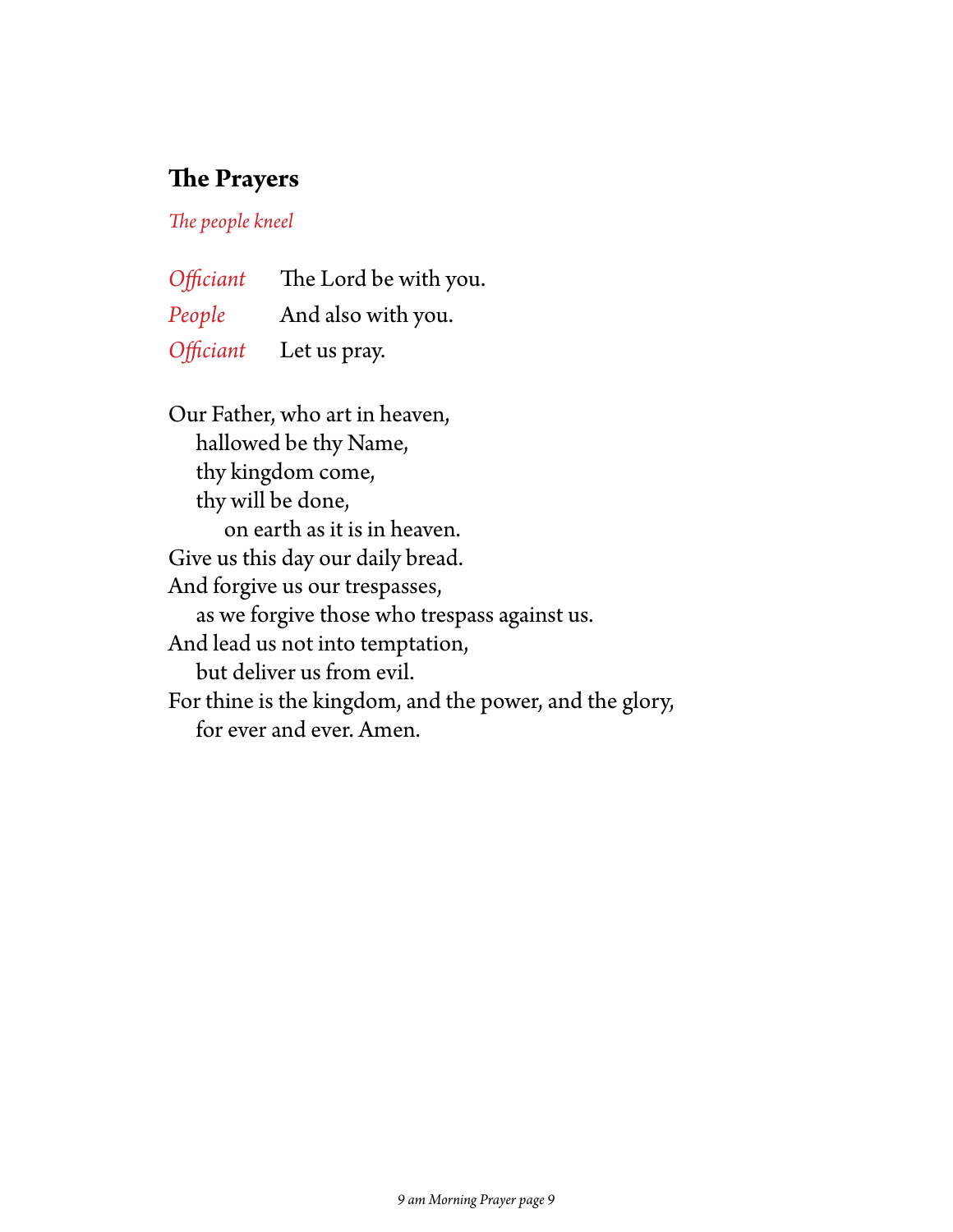## **The Collect of Francis of Assisi**

Most high, omnipotent, good Lord, grant your people grace to renounce gladly the vanities of this world; that, following the way of blessed Francis, we may for love of you delight in your whole creation with perfectness of joy; through Jesus Christ our Lord, who lives and reigns with you and the Holy Spirit, one God, for ever and ever. Amen.

## **A Collect for Knowledge of God's Creation**

Almighty and everlasting God, you made the universe with all its marvelous order, its atoms, worlds, and galaxies, and the infinite complexity of living creatures: Grant that, as we probe the mysteries of your creation, we may come to know you more truly, and more surely fulfill our role in your eternal purpose; in the name of Jesus Christ our Lord. *Amen*.

# **A Collect for the Right Use of God's Gifts**

Almighty God,

whose loving hand has given us all that we possess: Grant us grace that we may honor you with our substance, and, remembering the account which we must one day give, may be faithful stewards of your bounty, through Jesus Christ our Lord. *Amen*.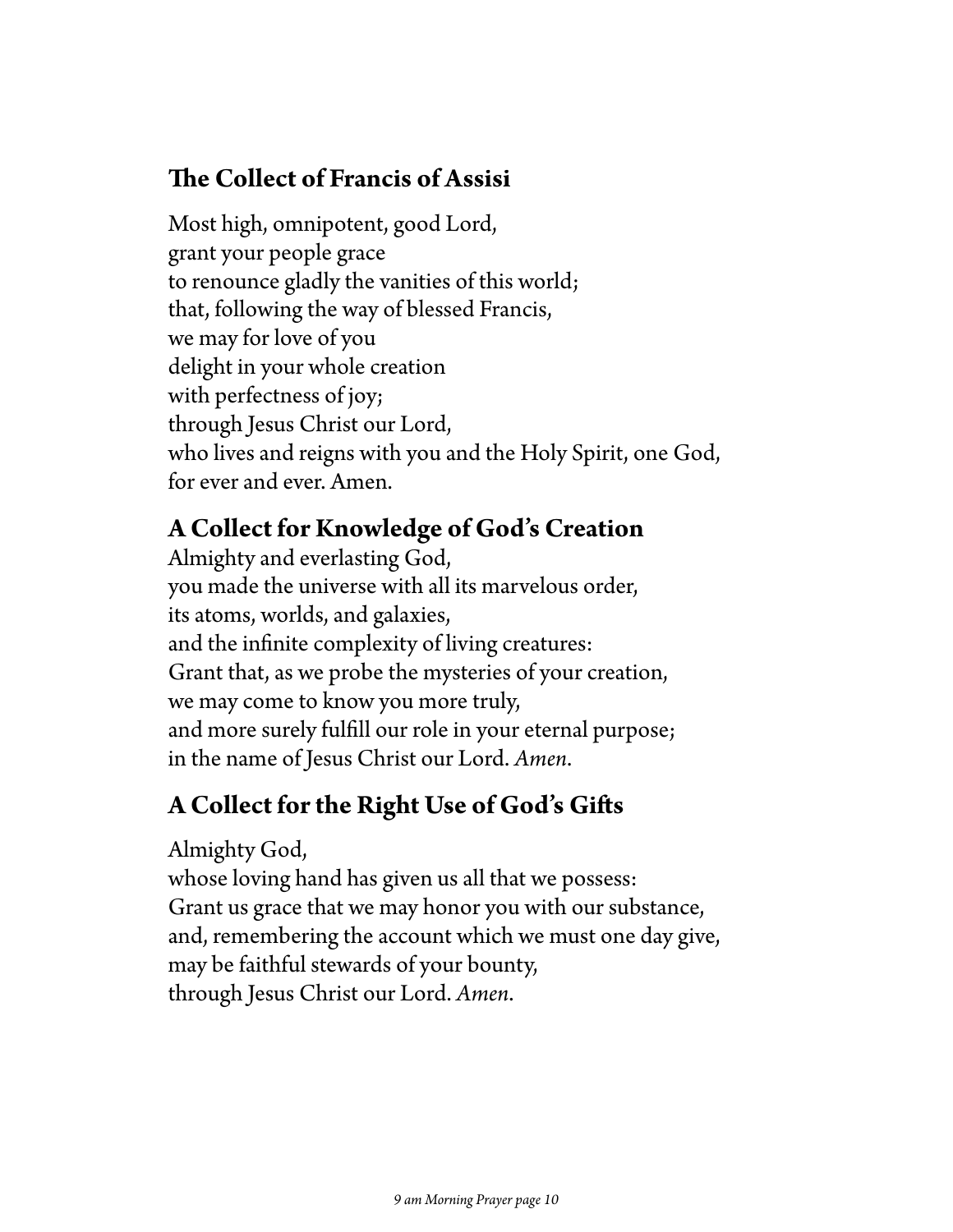# **Greeting and Announcements**

# **Offertory Sentence**

*One of the following, or some other appropriate sentence of Scripture, may be used*

Offer to God a sacrifice of thanksgiving, and make good your vows to the Most High. *Psalm 50:14*

Ascribe to the Lord the honor due his Name; bring offerings and come into his courts. *Psalm 96:8*

Walk in love, as Christ loved us and gave himself for us, an offering and sacrifice to God. *Ephesians 5:2*

| PRESENTATION AND DOXOLOGY                                                 |  | Old 100th    |  |  |
|---------------------------------------------------------------------------|--|--------------|--|--|
| $\frac{4}{3}$<br>٥<br>c                                                   |  |              |  |  |
| Praise God, from whom all bless-ings flow; praise<br>him, all creatures   |  | here be -    |  |  |
|                                                                           |  |              |  |  |
| low; praise him above, yet heav'n-ly thost: praise Facher, Son, and Ho-ly |  | Chost, Amen. |  |  |
| <b>CLOSING PRAYER</b>                                                     |  |              |  |  |
| The Lord be with you.<br>OFFICIANT                                        |  |              |  |  |
| And also with you.<br>PEOPLE                                              |  |              |  |  |
| OFFICIANT<br>Let us pray.                                                 |  |              |  |  |
| A Collect for the Beauty of the Earth                                     |  |              |  |  |
| We give you thanks, most gracious God,                                    |  |              |  |  |
| for the beauty of earth and sky and sea;                                  |  |              |  |  |
| for the richness of mountains, plains, and rivers;                        |  |              |  |  |
| for the songs of birds and the loveliness of flowers.                     |  |              |  |  |
| We praise you for these good gifts,                                       |  |              |  |  |
| and pray that we may safeguard them for our posterity.                    |  |              |  |  |
| Grant that we may continue to grow in our grateful enjoyment              |  |              |  |  |
| of your abundant creation,                                                |  |              |  |  |
| to the honor and glory of your Name,                                      |  |              |  |  |
| now and for ever. Amen.                                                   |  |              |  |  |
|                                                                           |  |              |  |  |